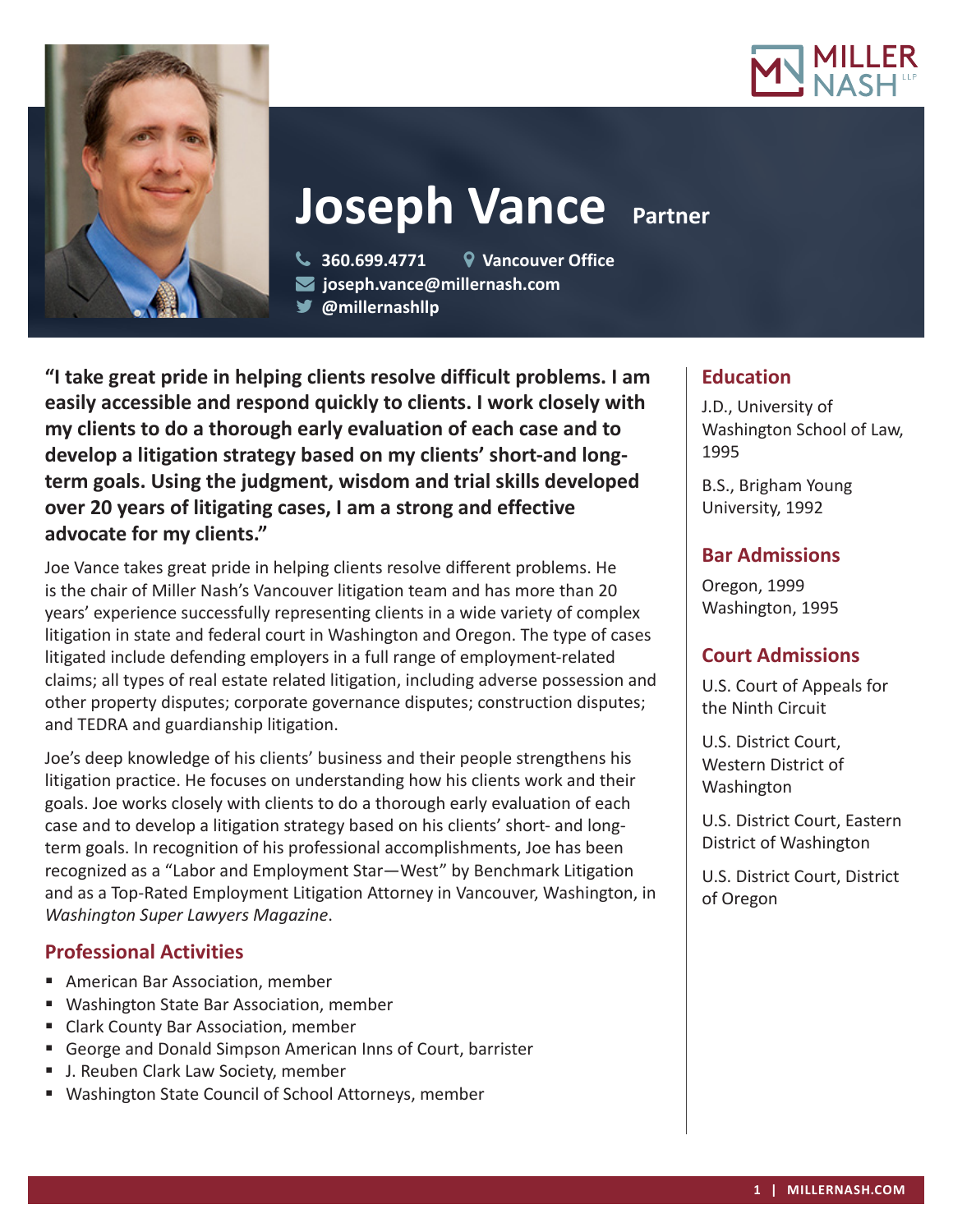

# **Civic Activities**

- Columbia Credit Union, board of directors
	- Executive Committee, member, 2020-present
	- treasurer, 2020-present
- Ridgefield School District, board of directors
	- president, 2020-present
- Vancouver Rotary Foundation, past chair
- Boys & Girls Club of Southwest Washington, board member, 2011-2015
- **Bilam Brigham Young University FHSS National Advisory Committee, board member, 2000-2011**
- Vancouver Symphony Orchestra, board member, 2007-2010

### **Representative Experience**

### **Employment**

- *Kramer v. Tosco.* Defended employer in eight-day federal-court jury trial alleging ADA discrimination and wrongful discharge. Defense verdict on all claims.
- **McCarthy v. Barrett Business Services, Inc. Defended employer in five-day arbitration alleging sexual** harassment, FMLA discrimination, retaliation, and wrongful discharge. Defense verdict on all claims.
- *Melton v. Philip Morris.* Successfully compelled plaintiff to arbitrate claims, through motion in district court and subsequent appeal to Ninth Circuit. Defended employer in five-day arbitration alleging age discrimination, workers' compensation retaliation, and wrongful discharge. Defense verdict on all claims.
- *Barnett v. Emerson's Fresh Food Solutions, LLC, et al.* Defended employer in state-court case alleging wrongful termination, disability discrimination, and workers comp retaliation. Obtained summary judgment dismissal on all claims.
- **B** Black v. Barrett Business Services, Inc. Defended employer in federal-court Equal Pay Act and Title VII discrimination case. Obtained summary judgment on all claims.
- *Morse v. Venator.* Defended employer in federal-court age-discrimination and wrongful-termination case. Obtained summary judgment on all claims.
- *Speed v. Adidas.* Defended employer in federal-court case alleging race discrimination, FMLA violations, and wrongful discharge. Obtained summary judgment on all claims.
- *Zietoun v. Adidas.* Defended employer in state-court case alleging wrongful termination. Obtained summary judgment dismissal of claim.
- *Lloyd v. PacifiCorp.* Obtained summary judgment for employer on marital status discrimination claim.
- *Hall v. Sally Beauty Supply Company.* Defended employer in federal-court whistleblower and wrongfultermination case. Plaintiff voluntarily dismissed the case with prejudice after completion of her deposition.
- *Scroggs v. Great Northwest Restaurants, Inc.* Defended employer in five-plaintiff, state-court case alleging sexual harassment. Favorably settled claims before trial.
- *Lee v. AT&T Broadband.* Defended employer in state-court case alleging wrongful termination and retaliation. Plaintiff voluntarily dismissed the case with prejudice after completion of his deposition.
- *Deoca v. Matheson Flight Extenders, Inc.* Defended employer in federal-court case alleging wrongful termination and retaliation. Obtained dismissal of all claims on a motion to dismiss.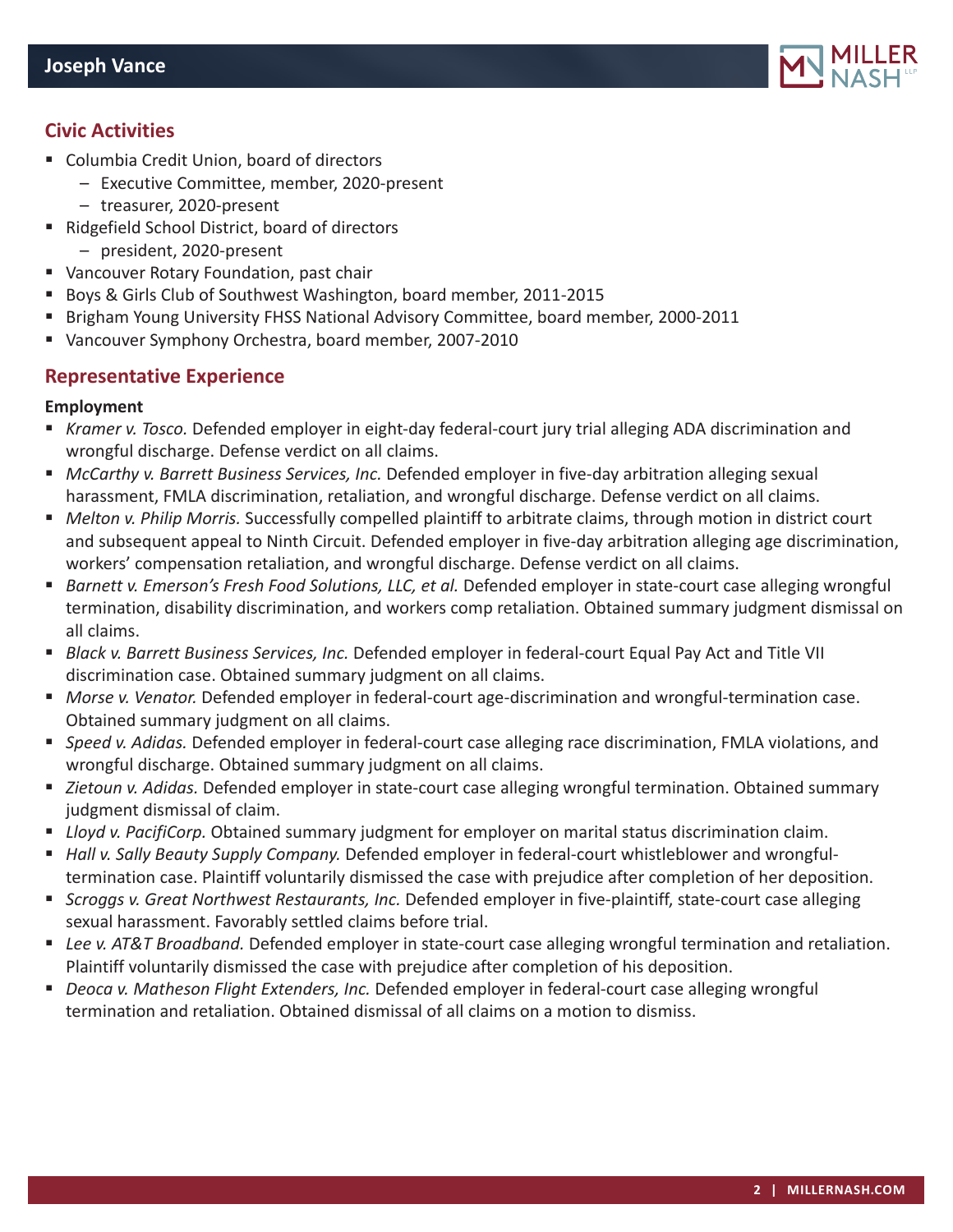

#### **Commercial Landlord Tenant Disputes**

- *Glendale Farms, Inc. v. Sester Farms, Inc.* Defended tenant in commercial lease dispute with landlord involving claims in excess of \$4 million. Favorably settled claims before trial.
- *Gateway Med, LLC v. Hwang Ghorbanian, PLLC, et al.* Represented landlord in commercial lease dispute with tenant. Favorably settled claims before trial.
- *Bennett Family Trust II v. NW Glass.* Successfully represented the landlord in a commercial landlord/tenant dispute.

#### **Real Estate Disputes**

- *City Harvest Church v. Harper Vancouver.* Represented the plaintiff in a weeklong arbitration establishing claims for breach of contract related to real estate development.
- *Tonn v. Eggleston.* Represented defendants in a two-day trial establishing a counterclaim for declaratory judgment to quiet title, ejectment, and breach of contract related to a dispute over property ownership. The trial court's decision was upheld on appeal.
- *Weyerhaeuser Company v. JAJ Family Limited Partnership.* Represented Weyerhaeuser in a four-day private condemnation trial to obtain a private way of necessity over Weyerhaeuser's preferred route.
- *Weyerhaeuser Company v. McWhorter.* Represented Weyerhaeuser in a four-day private condemnation trial to obtain a private way of necessity over Weyerhaeuser's preferred route. Successfully reduced defendants' petitions for attorney fees and costs by 75 percent.
- **Matson and Morgan v. Cambridge Estates Homeowners Association, et al. Represented property owners in** state court bench trial to determine whether platted road was public or private.
- *Parker v. Parkview Trails.* Obtained summary judgment in a quiet title action related to the enforceability of a deed of trust. The trial court's decision was upheld on appeal.

#### **Commercial Contracts & Tort Disputes**

- *Freightliner Aftermarket Sales Corp. v. Bank of America.* Defended bank against claims of breach of contract and fraud alleging damages in excess of \$35 million. Obtained directed verdict on all claims.
- *Bank of America v. Hemp Street.* Obtained summary judgment for bank on \$16 million breach-of-contract claim.
- *Clough v. Texaco Refining & Marketing, Inc.* Represented Texaco and Equillon Enterprises LLC in antitrust case brought by gasoline dealers in the Portland area. Plaintiffs alleged that defendants had violated price discrimination statutes and sought \$9 million in damages. Case settled after summary judgment motions filed.
- *RD Offutt Farms v. Goulds Pumps, Inc.* Defended manufacturer against claims for over \$3 million based on alleged products liability, negligence, and breach of warranty.
- *Rosen Products LLC v. Lear Corp.* Represented defendant in federal-court breach-of-contract case alleging in excess of \$6 million in damages. Favorably settled claims before trial.
- *Sunset Appraisal v. Bank of America.* Defended bank against UCC and negligence claims seeking damages in excess of \$100,000 related to embezzlement by plaintiff's bookkeeper. Favorably settled claims at start of trial.

### **Publications**

- "Does COVID-19 Excuse Performance?" *Vancouver Business Journal* (Apr. 2020)
- "Social Media Networking Guidelines for Employers," *Vancouver Business Journal*, coauthor (Jan. 2017)
- "Forbidden Love? How Employers Should Handle Office Romances," *Vancouver Business Journal*, coauthor (Dec. 2016)
- "Employees' Rights to Privacy: Washington Laws Restrict Employers' Access to Private Social Media Accounts," *Vancouver Business Journal*, coauthor (Dec. 2013)
- "Legalization of Marijuana Doesn't Negate Employer Drug Policies," *Vancouver Business Journal* (Feb. 2013)